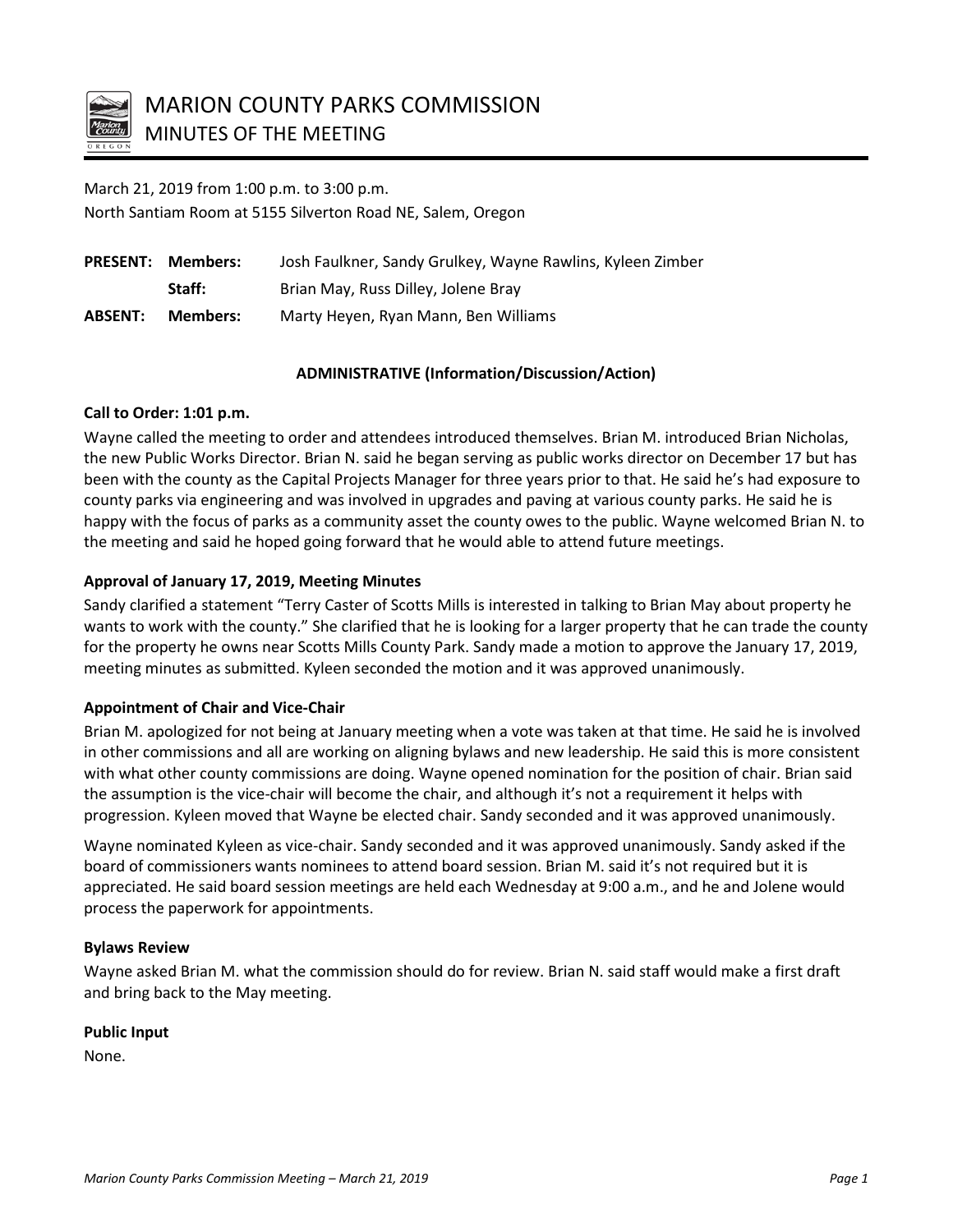## **Commission Member Announcements and Upcoming Events**

There were no commission member announcements.

#### **COMMISSIONER REPORTS**

Ryan was scheduled to report on Bear Creek Park but was absent at this meeting. His presentation will be deferred until the May meeting.

#### **STAFF UPDATES**

## **Bear Creek Expansion Conceptual Plans**

Russ said staff asked the consulting firm that worked on North Fork and Minto parks to look at Bear Creek to see what kind of expansion can be done. He showed drawing done by consultant. Russ reviewed the concepts:

- Using existing county land, move the tent sites and add 17 new RV sites, a strolling trail and a group shelter by the parking lot.
- Acquiring adjacent land from BLM, move the tent sites and add up to 49 RV sites, 53 parking spaces and 4 restrooms, and possibly showers, a laundry room, a group shelter, another camp host site, and a 1 mile strolling path with better access to the river.
- Sites in both concepts would be dry camping with no electrical hook-ups.

Russ said a financial analyst calculated it would add \$34,000 annually in revenue to the parks program from the RV apportion money from the state, a substantial increase from the current amount of \$8,000 for the 12 existing camp sites. Brian said one concern is not to over populate the area, so they may choose to create fewer sites.

#### **Preparation for 2019-20 Budget Process**

- **5-10 Year Planning Cycle** Brian M. said the parks budget is funded by general fund dollars, and staff are also looking at other revenue and grant opportunities. He said the board of commissioners are very supportive of county parks but funding additional staff is still an issue although this year they have extended the eight seasonal workers by a month. Brian M. said the parks program feels solid at a funding level and staff are looking at RV fees and grant funding to double. He said the big projects are a picnic shelter/bus shelter at Labish Village; paving the parking lot at Joryville (lower area); disc golf at Bonesteele Park (Capital City Disc Golf Club are sponsoring and helping to develop); slurry sealing the existing pavement at Spong's Landing and adding a smaller parking lot. Kyleen asked if paving at Parkdale is planned. Russ said Hayesville Road is getting sidewalks and when that happens we add improvements. Brian M. said parks is trying to tie into other engineering projects when they occur to help reduce costs. He said stormwater group would like to expand that area and use for class field trips, and one commissioner would like to develop it for soccer. Russ said the vice-president of the neighborhood association where Parkdale is located told him she has spoken with neighbors and they are now more interested in developing the park for use. He said they will now will work to get buy-in from the neighbors so they aren't resistant when development discussions progress. Brian M. said Public Works is presenting the initial budget tomorrow to the board of commissioners for consideration.
- **Auburn Park** Brian M. said the county is definitely moving forward with the sale of Auburn Park to the Salem-Keizer School District (SKSD). He said the parties are developing the sales agreement and process required for the yellow book appraisal, which came back at \$360,000. Brian M. said on March 12, SKSD approved on the first reading and are bringing it back for the second reading. He said the board of commissioners has already signed. Brian M. said now the county has to identify an appropriate property to purchase, which will need to happen as quickly as possible because the parks program can't apply for grant funding until this is wrapped up. Brian M. said staff are working with a consultant to identify some options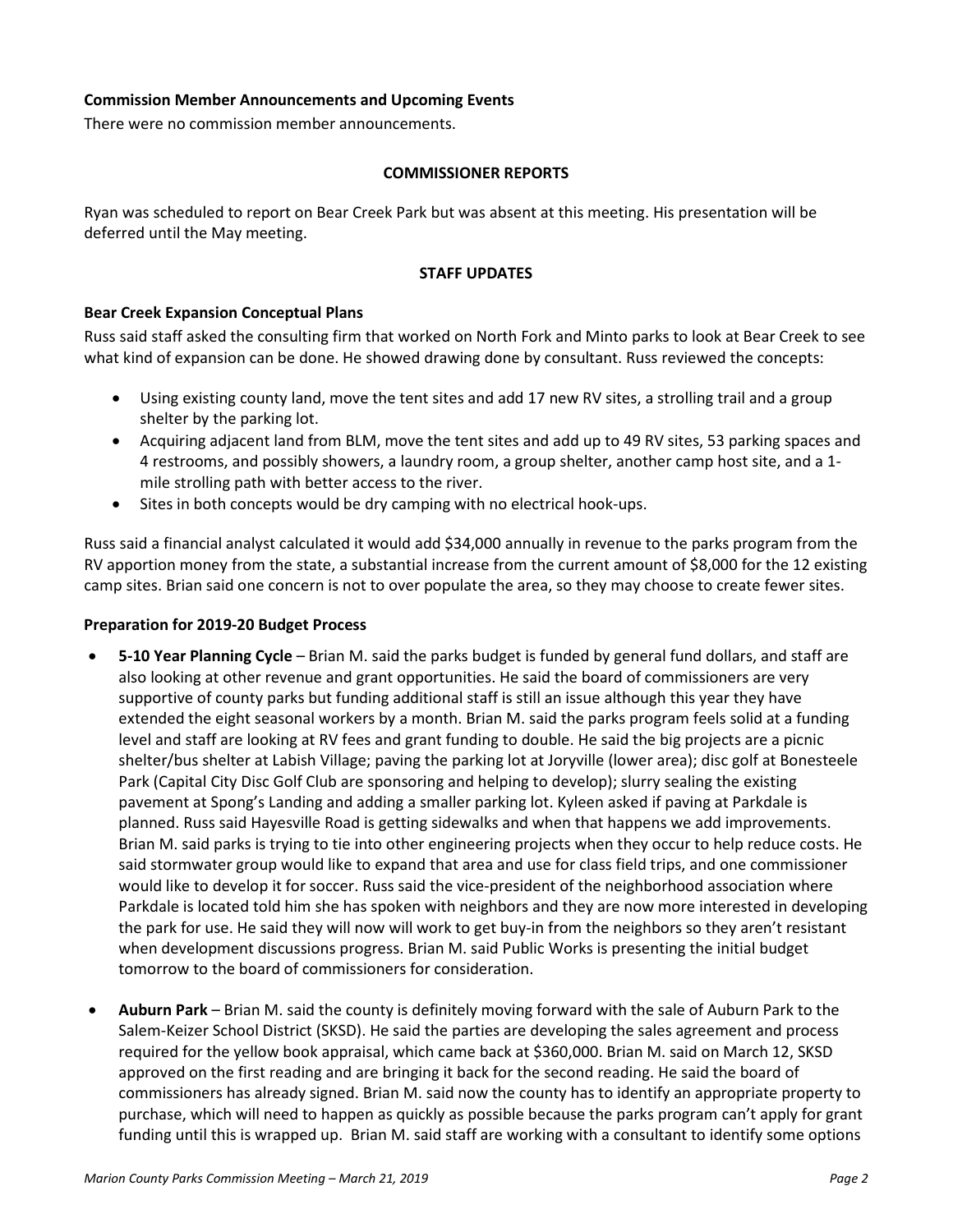and the intent is to have a Work Session soon to discuss this with the board. He said the proceeds must be used to purchaser undeveloped property and develop that into a park, and can't be used on improvements or for existing parks.

## • **Staff Updates on Various Parks**

- o **San Salvador** Russ said it's been suggested the county acquire and start maintaining San Salvador property, which is currently owned by the Oregon Department of Fish and Wildlife (ODFW). He said he's visited the park and it's a one acre piece of property with a concrete boat ramp on the Willamette River, with a dirt road entering the property and a dirt parking lot. Russ said it's considered a boat ramp, not a park. Wayne said he would contact ODFW and ask for clarifying information on the property.
- o **Interviews** Russ said interviews were held last week and parks has hired some returning and new seasonal employees. He said they will have 10 seasonal workers by summer.
- o **Parks Tour** Russ said Public Works staff is doing a parks tour with the board of commissioners and will visit Spong's Landing, Denny, and Scotts Mills.
- o **Spong's Landing** Russ said the front entrance was overgrown for years and had remnants of an old house. He said Steve Nerrow cleaned up the park entrance, removed an old railroad track and blackberries, and mowed the area. He said they will now seed the area and put in a picnic area.
- o **Information Kiosks** Brian M. said Russ worked with county GIS staff to develop individual maps for park kiosks that shows "You are here" and amenities along the trail (e.g., picnic tables, restrooms, parking lot, etc.). He said they use an app to map the area and the data is added to a map that will be posted on the park's kiosk. Brian M. showed a GIS map with Bonesteele, Aumsville Ponds, and Spong's Landing parks with data that had been mapped with this app. He said the kiosks are built and now need to create the maps so we can install. Brian M. said these will also be used on the Parks website.
- o **Seasonal Parks** All are anticipated to open on May 1.
- **Planning Matrix** Wayne asked what was needed for Planning Matrix. Brian M. said this is commissioner's Parks Commission, so need to identify what they want to discuss or work on in the future so staff can help. He said this will help engage the group and helps everyone plan for each month. Wayne asked if there would be some dedicated items that are recurring. Wayne asked if staff would send to commission and members and populate with ideas. Brian M. said yes and we would discuss together at a future meeting. He said it will also keep everyone on task and updated. Wayne asked staff to email to commissioners and they can bring with them at the May meeting for discussion.

# **FUTURE TOPICS / EMERGING ISSUES / OTHER BUSINESS**

## **Other Business**

Sandy said Brooks Powerland is a heritage park but not a county park, and each museum contributes to the park. She asked if she has a duty to disclose irregularities in a park in Marion County because she may have a conflict of bias. Wayne said she cannot address this as a Marion County Parks Commissioner but can as a private citizen. Brian M. said this body does not oversee Powerland because it's not a county park. Sandy said she will take this outside this body for follow-up.

## **Reassignment of Parks by District Discussion**

Wayne said the issue of organizing parks assignments in a different was discussed at the last meeting and it was agreed to move it to this meeting. Kyleen said when commissioners originally received their assignments, she thought it was a one-time assignment. She said for her to own a park is onerous with her job and thinks there should be discussion about whether each commissioner should be assigned a park. Sandy said there are some